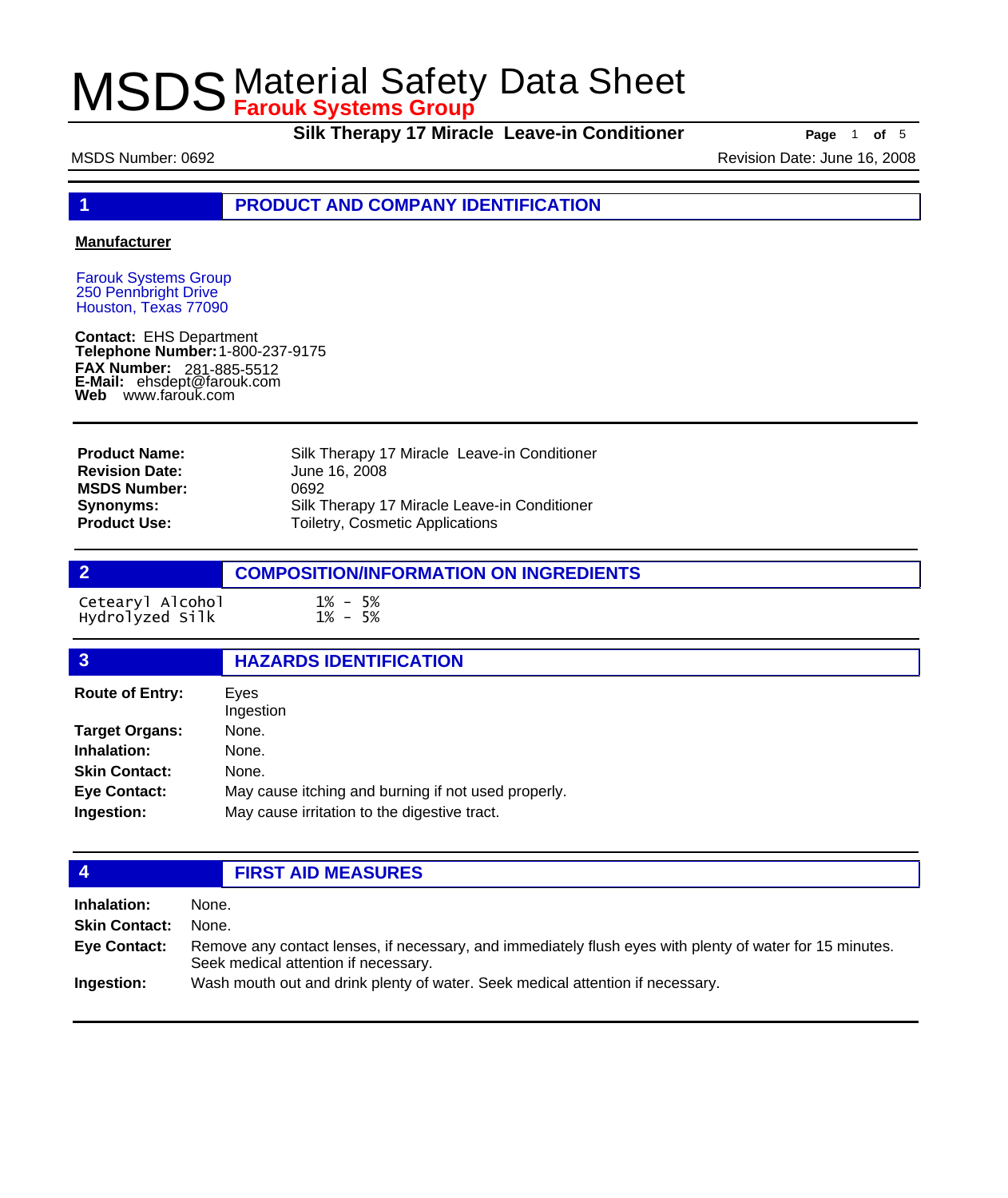**Silk Therapy 17 Miracle Leave-in Conditioner Page** 2 of 5

MSDS Number: 0692 Revision Date: June 16, 2008

**5 FIRE FIGHTING MEASURES**

FLASHPOINT AND METHOD: Not applicable. FLAMMABLE LIQUIDS: Not available. AUTO IGNITION TEMP: None. FLAMMABLE CLASS: None. BURNING RATE OF SOLID:

Not available

GENERAL HAZARDS: Evacuate personnel downwind of fire to avoid inhalation of fumes and smoke. EXTINGUISHING METHODS: Chemical type foam, CO2(Carbon Dioxide), Dry Chemical, Water Fog, Sand

HAZARDOUS COMBUSTION PRODUCTS: None.

FIRE FIGHTING PROCEDURES: This product is not flammable.However, hazardous decomposition and combustion products may be formed in a fire situation. Cool exposed containers with water spray to prevent overheating.

FIRE FIGHTING EQUIPMENT: Respiratory and eye protection are required for fire fighting personnel. Full protective equipment (Bunker Gear) and self contained breathing apparatus (SCBA) should be used for all indoor fires and significant outdoor fires. For small outdoor fires, which may be easily extinguished with a portable fire extinguisher, use of a SCBA may not be needed.

## **6 ACCIDENTAL RELEASE MEASURES**

SMALL SPILL: When a spill occurs, use absorbent material on the substance. Dispose of the material according to all local, state and federal regulations. Always use an absorbent material when cleaning up a spill.

ENVIRONMENTAL PRECAUTIONS: Avoid run-off or release into sewers, stormdrains and waterways.

GENERAL PRECAUTIONS: Remove containers away from flammable materials.

### *HANDLING AND STORAGE* Use appropriate personal protective equipment as specified in Section 8. Handle in a manner consistent with good household/personal techniques and practices. **Handling Precautions:** Keep containers/bottles securely sealed when not in use. Store in cool/dry conditions that do not exceed room temperature. Try to store product in temperatures between 40°F to 90° F. **Storage Requirements:**

## **8 EXPOSURE CONTROLS/PERSONAL PROTECTION**

| <b>Engineering Controls:</b>      | These recommendations provide general guideance for handling this product safely. Because<br>specific use conditions may vary, safety procedures should be developed for each specific<br>application of this product. When developing procedures, always consider potential waste,<br>disposal and personal safety issues. |
|-----------------------------------|-----------------------------------------------------------------------------------------------------------------------------------------------------------------------------------------------------------------------------------------------------------------------------------------------------------------------------|
| <b>Protective Equipment:</b>      | EYES AND FACE: For reasonable foreseeable uses of this product, eye and face protection<br>is not required.<br>SKIN: For reasonable foreseeable uses of this product, skin protection is not required.<br>RESPIRATORY: For reasonable foreseeable uses of this product, respiratory protection is not<br>required.          |
| <b>Exposure Guidelines/Other:</b> | EXPOSURE GUIDELINES: Overexposure is unlikely. Since all parameters cannot be foreseen, the use of engineering controls to reduce<br>exposure may be necessary.                                                                                                                                                             |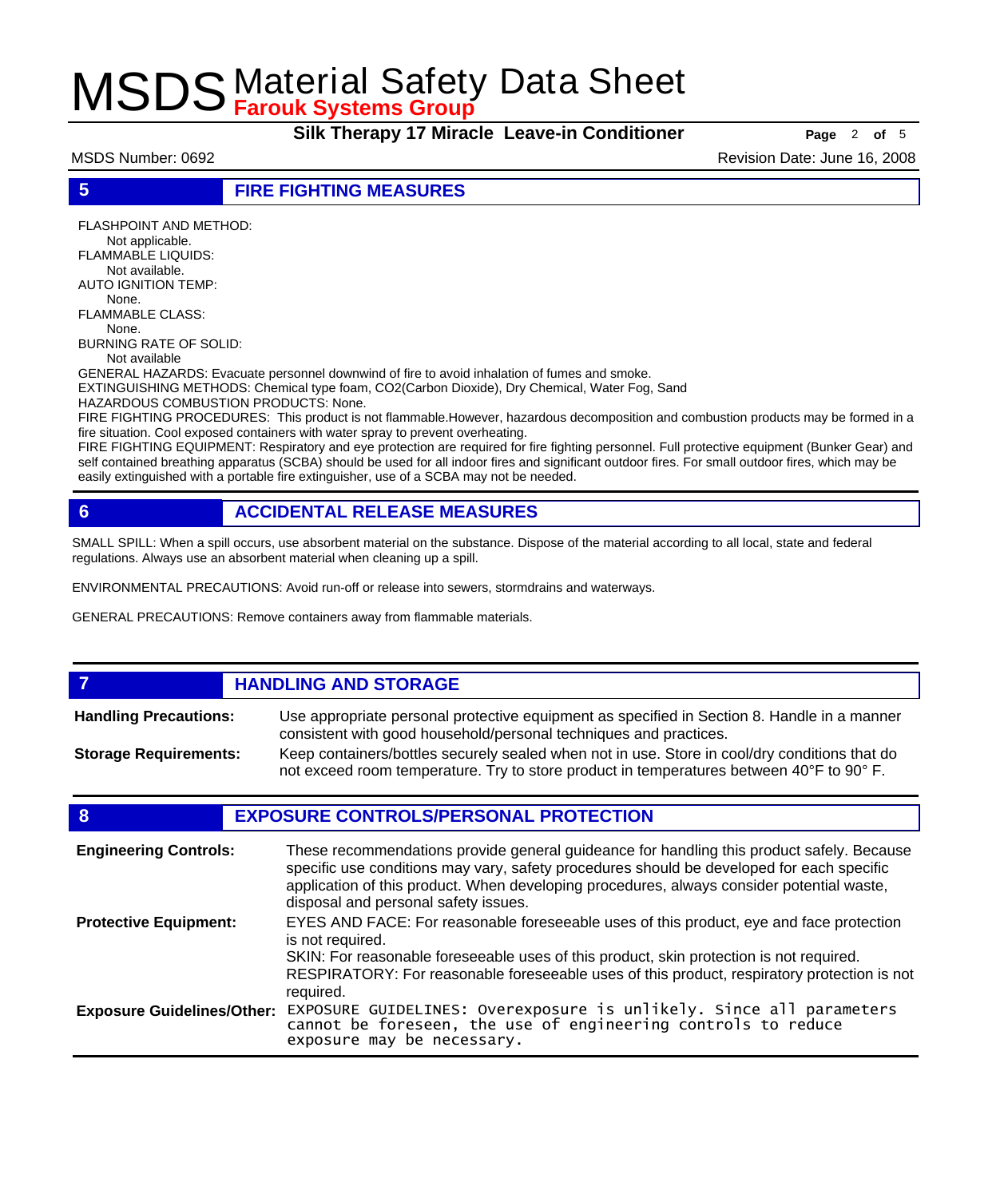**Silk Therapy 17 Miracle Leave-in Conditioner** Page 3 of 5

MSDS Number: 0692 MSDS Number: 0692

## **9 PHYSICAL AND CHEMICAL PROPERTIES**

**Appearance:** Off white liquid. **Physical State:** Viscous liquid gel. **Odor:** Pleasant perfume fragrance. **pH:** 3.0 - 4.5. **Vapor Pressure:** N/A **Vapor Density:** N/A

## **Boiling Point:** N/A **Freezing/Melting Pt.:** N/A **Solubility:** Dispersible. **Spec Grav./Density:** 0.97 - 1.02.

| 10                                            |  | <b>STABILITY AND REACTIVITY</b> |  |
|-----------------------------------------------|--|---------------------------------|--|
| <b>Stability:</b>                             |  | YES                             |  |
| <b>Conditions to avoid:</b>                   |  | None.                           |  |
| Materials to avoid (incompatability):         |  | None.                           |  |
| Hazardous Decomposition products: None known. |  |                                 |  |
| <b>Hazardous Polymerization:</b>              |  | Will Not Occur.                 |  |

### **11 TOXICOLOGICAL INFORMATION**

ACUTE: DERMAL LD50: Not available. ORAL LD50: Not available. INHALATION LC50: Not available. EYE EFFECTS: This product may cause irritation to eyes if not used under normal conditions. TARGET ORGANS: NONE. SENSITIZATIONS: Not available. CARCINOGENICITY: IARC: Listed by IARC - No. NTP: Listed by NTP - No.

MUTAGENICITY: Not available. REPRODUCTIVE EFFECTS: None. TERATOGENIC EFFECTS: Not available.

OSHA: Listed by OSHA - No.

## **12 ECOLOGICAL INFORMATION**

ENVIRONMENTAL DATA: Not available. ECOTOXICOLOGICAL INFO: Not available. DISTRIBUTION: Not available. CHEMICAL FATE INFO: Not available.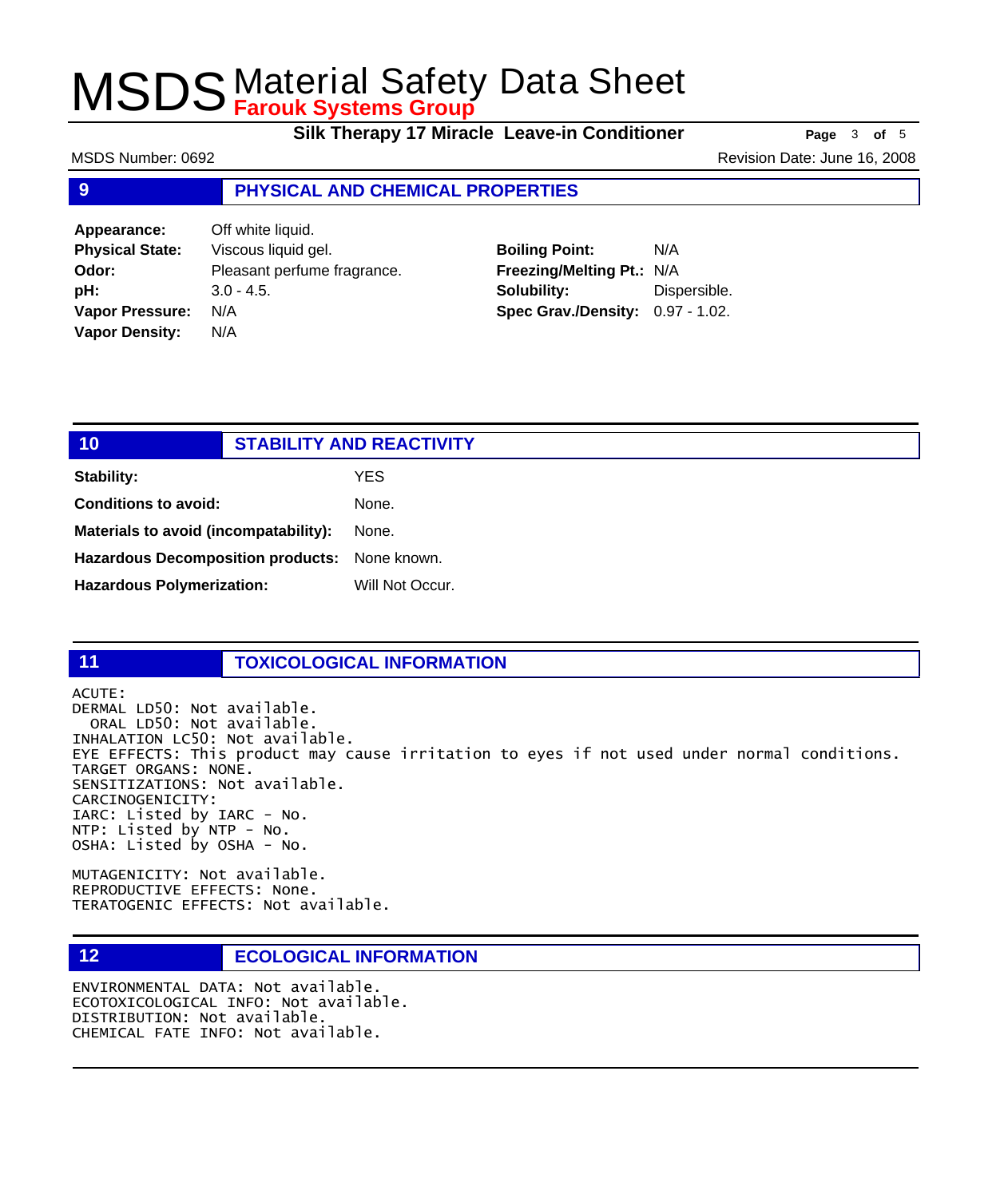**Silk Therapy 17 Miracle Leave-in Conditioner Page** 4 of 5

MSDS Number: 0692 Revision Date: June 16, 2008

## **13 DISPOSAL CONSIDERATIONS**

US EPA Waste Number and Descriptions:

DISPOSAL METHOD: Controlled release of diluted product into a biological wastewater treatment plant. COMPONENT WASTE NUMBER: No EPA Waste Numbers are applicable for this product's components. DISPOSAL INSTRUCTIONS: Dispose of waste material according to local, state and federal rules and regulations.

**14 TRANSPORT INFORMATION**

This product is not regulated as a hazardous material by the United States (DOT) or Canadian (TDG) transportation regulations.

DOT CLASSIFICATION: Shipping Name: Silk Therapy 17 Miracle Leave-In Conditioner. Class: None. Non-regulated, non-hazardous.

IMDG CLASSIFICATION: Shipping Name: Silk Therapy 17 Miracle Leave-In Conditioner. Class: None. Non-regulated, non-hazardous.

IATA CLASSIFICATION: Shipping Name: Silk Therapy 17 Miracle Leave-In Conditioner. Class: None. Non-regulated, non-hazardous.

1-800-424-9300 1-703-527-3887 CHEMTREC

Outside the United States

## **15 REGULATORY INFORMATION**

UNITED STATES: SARA TITLE III (Superfund Amendments and Reauthorization Act) 311/312 HAZARD CATEGORIES Fire: No. Pressure Generating: No. Reactivity: No. Acute: No. 313 REPORTABLE INGREDIENTS: Not applicable. TITLE III NOTES: None. CERCLA(Comprehensive Response, Compensation, and Liability Act) CERCLA RQ: None. TSCA(Toxic Substance Release Act) TSCA REGULATORY: All ingredients are listed in the TSCA Inventory. CANADA: WHMIS(WORKER HAZARDOUS MATERIAL INFORMATION SYSTEM) This product is WHMIS controlled. CANADIAN INGREDIENT DISCLOSURE LIST: None. CANADIAN ENVIRONMENTAL PROTECTION ACT: All intentional ingredients are listed on the DSL(Domestic Substance List). EUROPEAN COMMUNITY: EU REGULATORY: All intentional ingredients are listed on the European's EINECS Inventory. STATE REGULATIONS: Not available. LOCAL REGULATIONS: Not available.